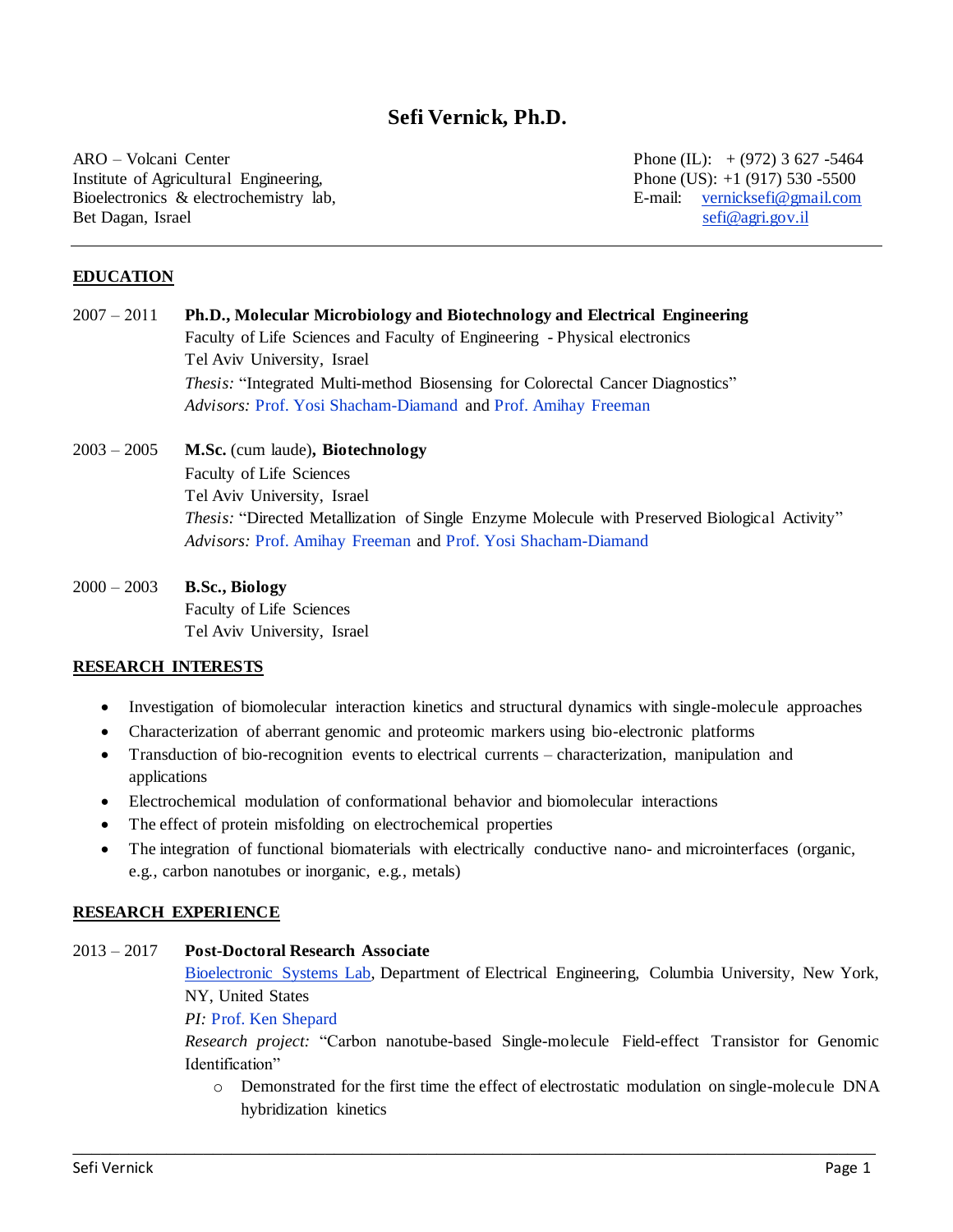- o Developed a new method for a single base mismatch detection (label and amplification-free SNP detection)
- o Characterized unexplored intermediate pathways in DNA hybridization
- o Published one first-author paper ('Nature Communications'), three co-author papers ('Nano letters' and 'ACS Nano'), two talks at major conferences (one invited)

## 2011 – 2012 **Research Associate**

"Lab-on-Chip for Electrochemical Detection of Cancer Biomarkers", project manager and lead scientist

Faculty of Engineering

Tel Aviv University, Israel

- o Designed and established a research plan for a new biomedical device
- o Supervised a team of engineers and a biologist within the university and multiple professional outside vendors
- $\circ$  Created a four year budget plan including R&D, regulatory and administrative expanses
- o Co-designed human clinical trials complying with both Israeli regulations and FDA requirements
- o Managed a co-operative effort with academic (Faculty of Engineering), Clinical (Rabin Medical center), technology transfer (Ramot), legal (patent attorneys) and administrative (Investors etc.) partners

### 2003 – 2006 **Graduate Research Assistant**

Faculty of Life Sciences, Department of Molecular Microbiology and Biotechnology Faculty of Engineering, Department Of Physical Electronics

Tel Aviv University, Israel

- o Studied the expression pattern of colorectal cancer cell protein biomarkers
- o Designed and demonstrated feasibility of a multiplexed whole-cell and whole-tissue electrochemical immunoassay
- o Developed an integrated biosensor device for an accurate rapid detection of colon cancer
- o Created and fabricated a biochip and a platform for bioelectrochemical measurements
- o Applied a new microelectromechanical (MEMS) actuator to single cell mechanical measurements
- o Conducted human clinical trials
- o Established a new method for directed metallization of single enzyme molecules with preserved biological activity

## 2002 – 2003 **Undergraduate Research Assistant**

Faculty of Life Sciences

Tel Aviv University, Israel

- o Studied Protein crystal mediated biotemplating. Supervised by Prof. Amihay Freeman and Prof. Felix Frolow (1947-2014), Department of Molecular Microbiology and Biotechnology
- o Assisted in the characterization of melatonin efflux and signal transduction under the supervision of Prof. Nava Zisapel, Department of Neurobiochemistry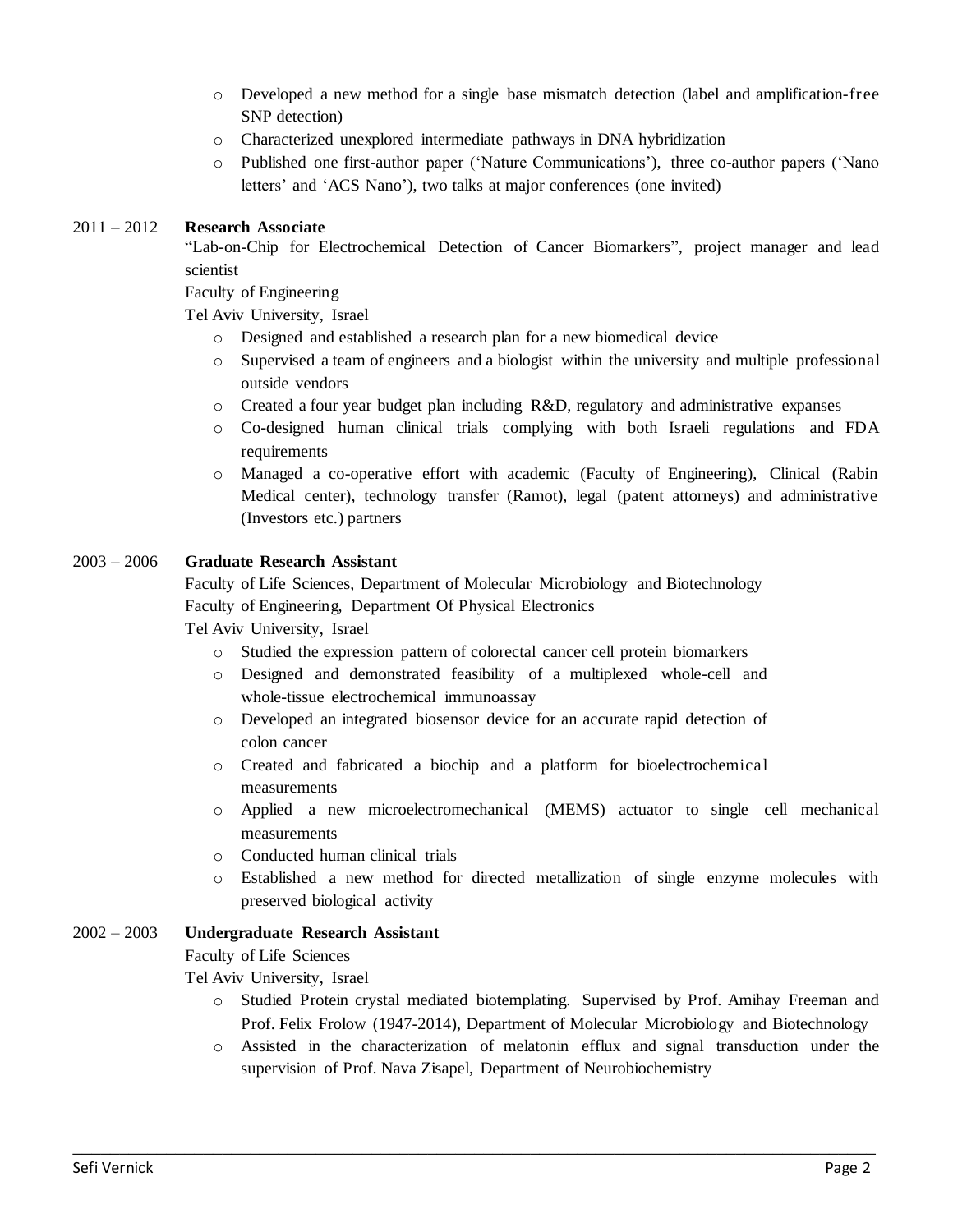## **TEACHING EXPERIENCE**

#### 2009 **Teaching Assistant**

Department of Physical Electronics, Faculty of Engineering, Tel Aviv University

*Course:* Microelectronic Fabrication Technologies

- o Graded assignments for undergraduate and graduate students
- o Shared teaching responsibilities with the lecturer

#### 2005 **Teaching Assistant**

Department of Molecular Microbiology and Biotechnology, Faculty of Life Sciences, Tel-Aviv University

*Course:* Lab in Molecular Biology

- o Graded assignments and tests for 20 undergraduate students
- o Led a weekly lab session for students in the core lab of molecular biology

### **MENTORING AND TUTORING EXPERIENCE**

#### 2016 – 2017 **Columbia University**

Department of Electrical Engineering electrochemistry group for graduate students

- *'* Introduction to Bioelectrochemistry'
	- o Developed a full curriculum for an electrochemistry group sessions with focus on bioelectrochemical measurements

# 2013 – 2017 **Columbia University**

Department of Electrical Engineering

- o Co-advisor of doctoral students
- o Advisor of undergraduate project students and interns

### 2007 – 2012 **Tel Aviv University**

Department of Molecular Microbiology and Biotechnology, Faculty of Life Sciences and Department of Physical Electronics, Faculty of Engineering, Tel Aviv University

- o Mentoring of doctoral students
- o Advisor of Undergraduate Project Students
- o Advisor of a resident MD (Pathology) in a 'basic science' project

### **ACADEMIC AND PROFESSIONAL AWARDS**

- 2008 **Best poster award** Recipient of the 'Nano2Life-European network of excellence' best poster award, Nano2Life Annual Meeting (2008), Champery, Switzerland
- 2008 **Katzir travel award for outstanding Ph.D. students**, Weizmann Institute of Science, Israel
- 2007 **Nano2Life European network of excellence summer school program,** acceptance (27 participants out of all European member states) and travel award (2007), Athens, Greece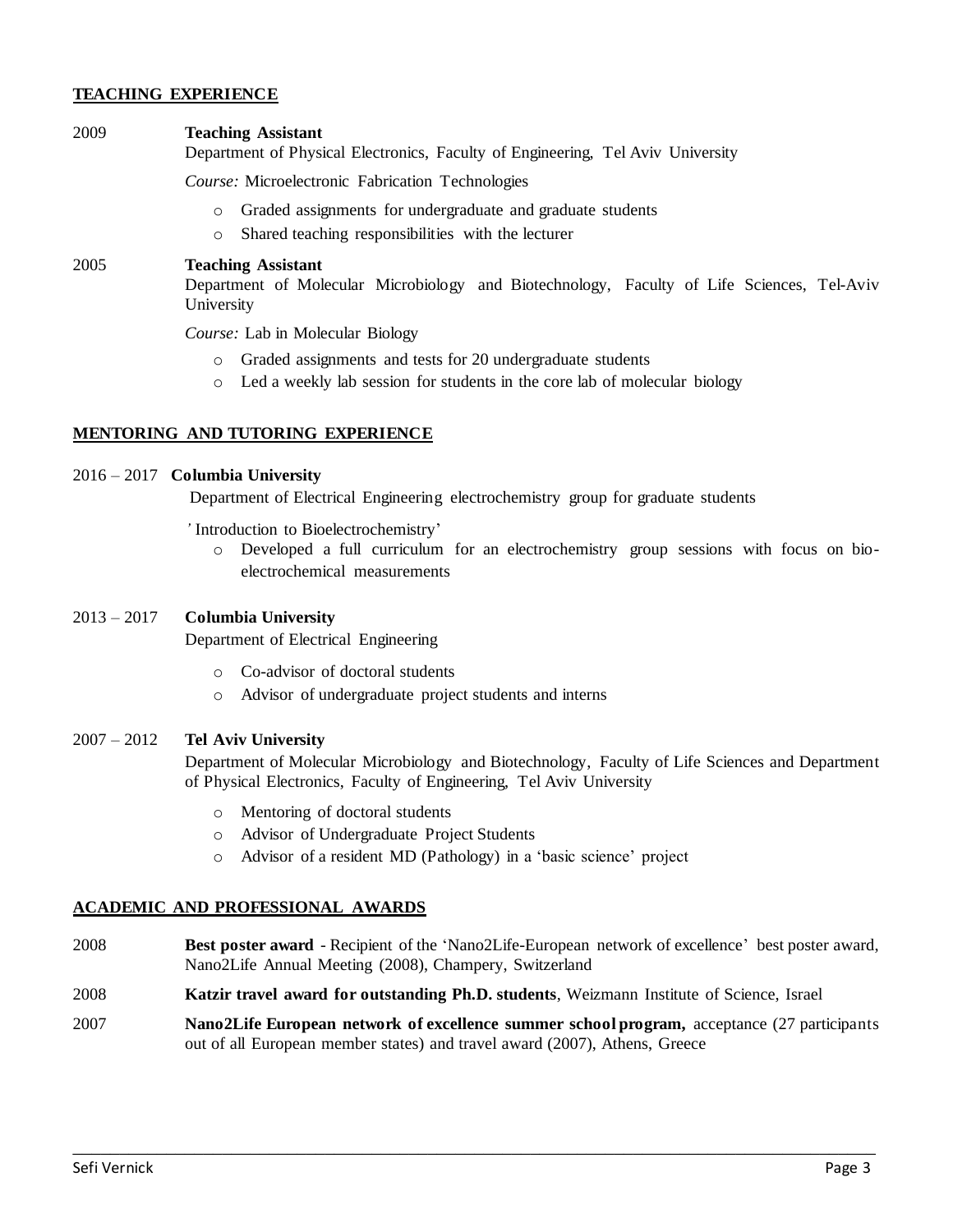## **PUBLICATIONS**

## *Reviewed Publications*

- 1. Lee, Y., Trocchia, S. M., Warren, S. B., Young, E. F., **Vernick, S.**, Shepard, K. L., (2018). Electrically controllable single-point covalent functionalization of spin-cast carbon nanotube field-effect transistor arrays. *ACS Nano*, **2018**, *12* [\(10\), pp 9922–9930](https://pubs.acs.org/doi/10.1021/acsnano.8b03073)
- 2. **Vernick, S**., Trocchia, S. M., Warren, S. B., Young, E. F., Bouilly, D., Gonzalez, R. L. Jr., Nuckolls, C., Shepard, K. L. (2017). Electrostatic melting in single-molecule field-effect transistor with applications to genomic identification. *[Nature Communications](https://www.nature.com/articles/ncomms15450)* **2017,** 8, 15450.
- 3. Bouilly, D., Hon, J., Daly, N. S., Trocchia, S., **Vernick**, **S.,** Yu, J., Warren, S. B., Wu, Y., Gonzalez Jr., R. L., Shepard, K. L. and Nuckolls, C. (2016). Single-Molecule Reaction Chemistry in Patterned Nanowells. *Nano Lett., [16 \(7\), pp 4679–4685](http://pubs.acs.org/doi/abs/10.1021/acs.nanolett.6b02149)*
- 4. Warren, S. B., **Vernick**, **S.,** Romano, E. and Shepard, K. L. (2016). Complementary Metal-Oxide-Semiconductor Integrated Carbon Nanotube Arrays: Toward Wide-Bandwidth Single-Molecule Sensing Systems. *[Nano Lett.,16 \(4\), pp 2674–2679](http://pubs.acs.org/doi/abs/10.1021/acs.nanolett.6b00319)*
- *5.* Porat-Ophir, C., Dergachev, V., Belkin, A., **Vernick, S**., Freynd, G., Katsnelson, M., Chetvertnykh, V., Rishpon, J., & Shacham-Diamand, Y. (2015). Chip level agitation effects on the electrochemical sensing of alkaline-phosphatase expressed from integrated liver tissue. *[Sensors and Actuators B: Chemical, 213\(0\),](http://www.sciencedirect.com/science/article/pii/S0925400515002324)  [465-473](http://www.sciencedirect.com/science/article/pii/S0925400515002324)*
- *6.* Porat-Ophir, C., Belkin, A., **Vernick, S**., Dergachev, V., Freynd, G., Katsnelson, M., & Shacham-Diamand, Y. (2013). Electrochemical Biochip Characterization of the Effect of Formaldehyde on the Activity of Alkaline Phosphatase. *[ECS Electrochemistry Letters, 2\(12\), G8-G10](http://eel.ecsdl.org/content/2/12/G8.abstract)*
- 7. Mossberg, M., **Vernick, S\*** , Ortenberg, R., Markel, G., Diamand, Y. S., & Rishpon, J. (2014). A Direct Electrochemical Detection Method of Melanoma Based on Melanoma Biomarker. *[Electroanalysis, 26\(8\),](http://onlinelibrary.wiley.com/doi/10.1002/elan.201400150/full)  [1671-1675](http://onlinelibrary.wiley.com/doi/10.1002/elan.201400150/full)*
- 8. Mor, G., **Vernick, S**., Moscovich-Dagan, H., Dror, Y., & Freeman, A. (2011). Novel Biologically Active Silver-Avidin Hybrids. *[Journal of Physical Chemistry C, 115\(46\), 22695-22700](http://pubs.acs.org/doi/abs/10.1021/jp203416v)*
- 9. **Vernick, S**., Freeman, A., Rishpon, J., Niv, Y., Vilkin, A., & Shacham-Diamand, Y. (2011) Electrochemical Biosensing for Direct Biopsy Slices Screening for Colorectal Cancer Detection. *[Journal of the](http://jes.ecsdl.org/content/158/1/P1.full)  [Electrochemical Society, 158\(1\), P1-P4](http://jes.ecsdl.org/content/158/1/P1.full)*.
- 10. Almog, R., Daniel, R., **Vernick, S**., Ron, A., Ben-Yoav, H., and Shacham-Diamand, Y. (2010) On-chip detection of cellular activity. *[Advances in Biochemical Engineering/Biotechnology](https://link.springer.com/chapter/10.1007%2F10_2009_1)* 117, pp. 179-191
- 11. Shacham-Diamand, Y., Belkin, S., Rishpon, J., Elad, T., Melamed, S., Biran, A., Yagur-Kroll, S., Almog, R., Daniel, R., Ben-Yoav, H., Rabner, A., **Vernick, S**., Elman, N. and Popovtzer, R. (2010) Optical and Electrical Interfacing Technologies for Living Cell Bio-Chips. *[Current Pharmaceutical Biotechnology, 11](http://www.eurekaselect.com/71693/article/optical-and-electrical-interfacing-technologies-living-cell-bio-chips)  [\(4\), 1-7](http://www.eurekaselect.com/71693/article/optical-and-electrical-interfacing-technologies-living-cell-bio-chips)*.
- 12. **Vernick, S**., Moscovich-Dagan, H., Porat-Ophir, C., Rishpon, J., Freeman, A., & Shacham-Diamand, Y. (2009) Directed Metallization of Single-Enzyme Molecules With Preserved Enzymatic Activity. *IEEE Transactions on Nanotechnology, 8(1), 95-99*.

## *Conference Proceedings (Reviewed)*

1. **Vernick, S**., Trocchia, S. M., Warren, S. B., Young, E. F., Bouilly, D., Gonzalez, R. L. Jr., Nuckolls, C., Shepard, K. L., (2017) Electrostatic Control of DNA Hybridization Kinetics Studied with the Single-Molecule Field-Effect Transistor. *Biophysical Journal 112 (3), 331a*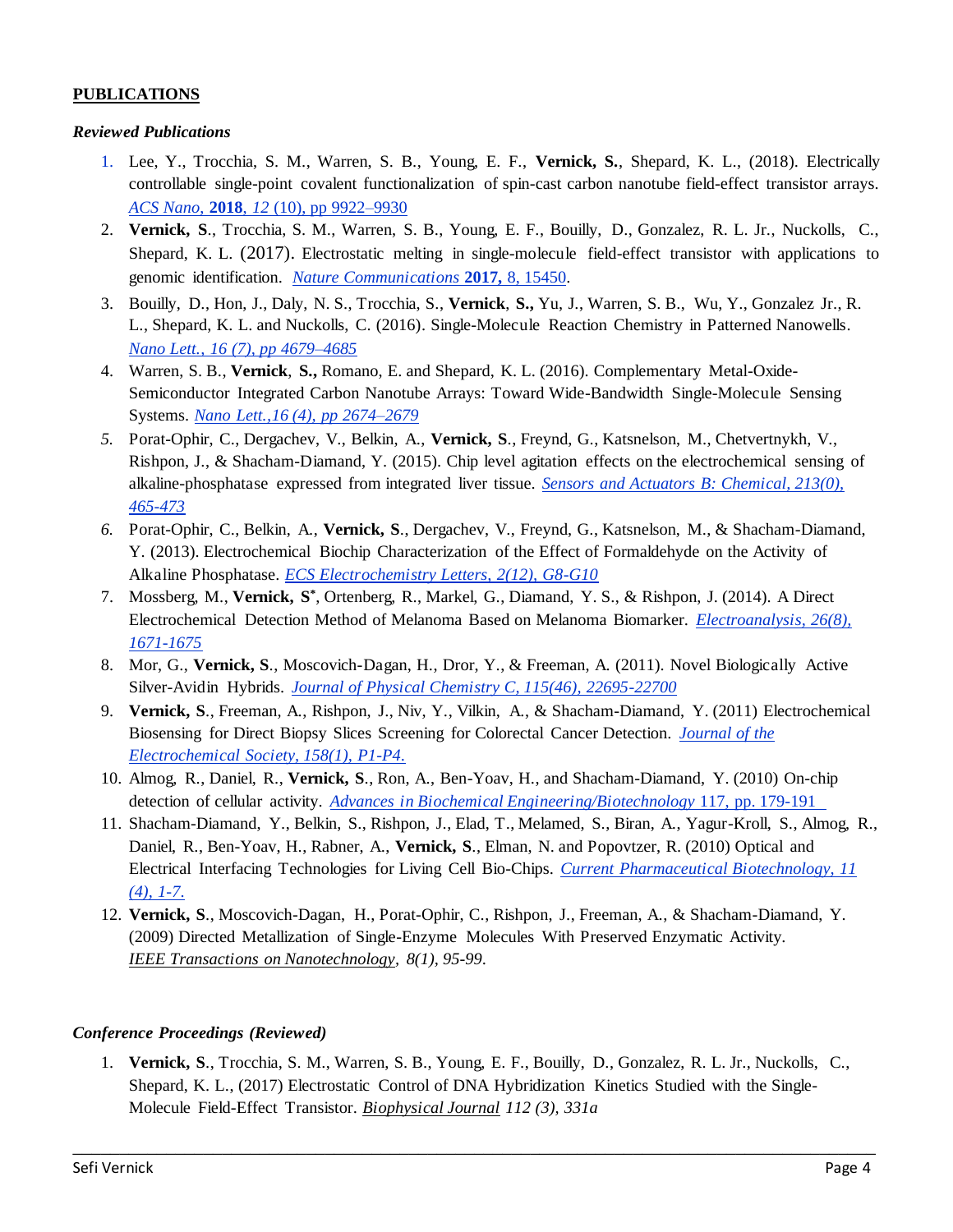- 2. Bouilly, D., Hon J., Daly N.S., **Vernick, S**., Trocchia, S. M., Warren, S. B., Shepard, K. L., Gonzalez, R. L. Jr., Nuckolls, C. (2016) Probing DNA Conformational Changes in Real Time Using Single-Molecule Electronic Sensors Based on Carbon Nanotube Field-Effect Transistors. *ECS Meeting abstracts 7, 608*.
- 3. Ofek-Almog R., Sverdlov Y., **Vernick S.,** Shacham-Diamand Y., (2015) Gold/Polypyrrole Multilayer Electrode for Biochip Applications. *ECS Meeting abstracts*, 14, 1135.
- 4. **Vernick, S**., Niv, Y., Vilkin, A., Freeman, A. & Shacham-Diamand, Y. (2012) Colon Cancer Diagnosis by Multiple Biomarker Electrobiochemical Detection in Biopsy Slices. *Gastroenterology* 142, S-345.
- 5. Vernick, S., Freeman, A., Rishpon, J., and Shacham-Diamand, Y. (2009) Direct Biopsy Screening of Colorectal Cancer by Electrochemical Biosensor. *ECS Transactions, 19 (33) 61-68.*
- 6. Ben-Yoav, H., Yorish, S., Elad, T., **Vernick, S.,** Belkin, S. and Shacham-Diamand, Y. (2007*)* A novel microfluidic whole cell biosensor for water toxicity analysis using bioluminescence detection. *Proceedings of MicroTAS 07 v2, Paris, France*, pp. 1049-1052.

## **Books and Book Chapters**

- 1. **Vernick, S.,** (2014).Integrated Multi-method Biosensing for Colorectal Cancer Diagnostics. *Scholars' Press, OmniScriptum GmbH & Co. KG. Saarbrucken, Germany*
- 2. Almog, R., Daniel, R., **Vernick, S.**, Ron, A., Ben-Yoav, H., & Shacham-Diamand, Y. (2010). On-Chip Detection of Cellular Activity. In: *Whole Cell Sensing Systems I (Vol. 117, pp. 179-191). (S. Belkin & M. B. Gu, eds.), Springer Berlin / Heidelberg*

## **PATENTS**

- 1. Rishpon, J., Popovtzer, R., Shacham-Diamand, Y., Neufeld, T., **Vernick, S.,** "Methods of Detecting Cancer Cells and use of same For Diagnosing And Monitoring Treatment of The Disease" US patent no. 8,268,577 B2, European patent no. EP 2 142 661 B1, Israeli patent no. 201258, Chinese patent no. 1151853
- 2. Rishpon, J., Popovtzer, R., Shacham-Diamand, Y., Neufeld, T., **Vernick, S.,** "Electrochemical methods of detecting cancer with 4-aminophenyl phosphate" US patent no. 8,530,179
- 3. **Vernick, S**., Shacham-Diamand, Y., Rishpon, J., Mossberg, M. "A Direct Electrochemical Detection Method of Melanoma And Melanoma Biomarkers" (2013 US national phase, EU national phase)
- 4. Shacham-Diamand, Y., **Vernick, S**., Niv, Y., Rishpon, J., Freeman, A., Methods Of Determining Enzyme Activity in Preserved Cell Samples, (2012) *US provisional patent application*

### **MEMBERSHIP IN PROFESSIONAL SOCIETIES**

- 2016 Present BPS (Biophysical society), Member
- 2015 Present Advancing Computer Science Careers Through Enhanced Networking and Training (NYC ASCENT), Member

- 2013 Present MRS (Materials research society), Member
- 2008 2013 ECS (The Electrochemical society), Member
- 2007 2008 IVS (Israel Vacuum Society), Member